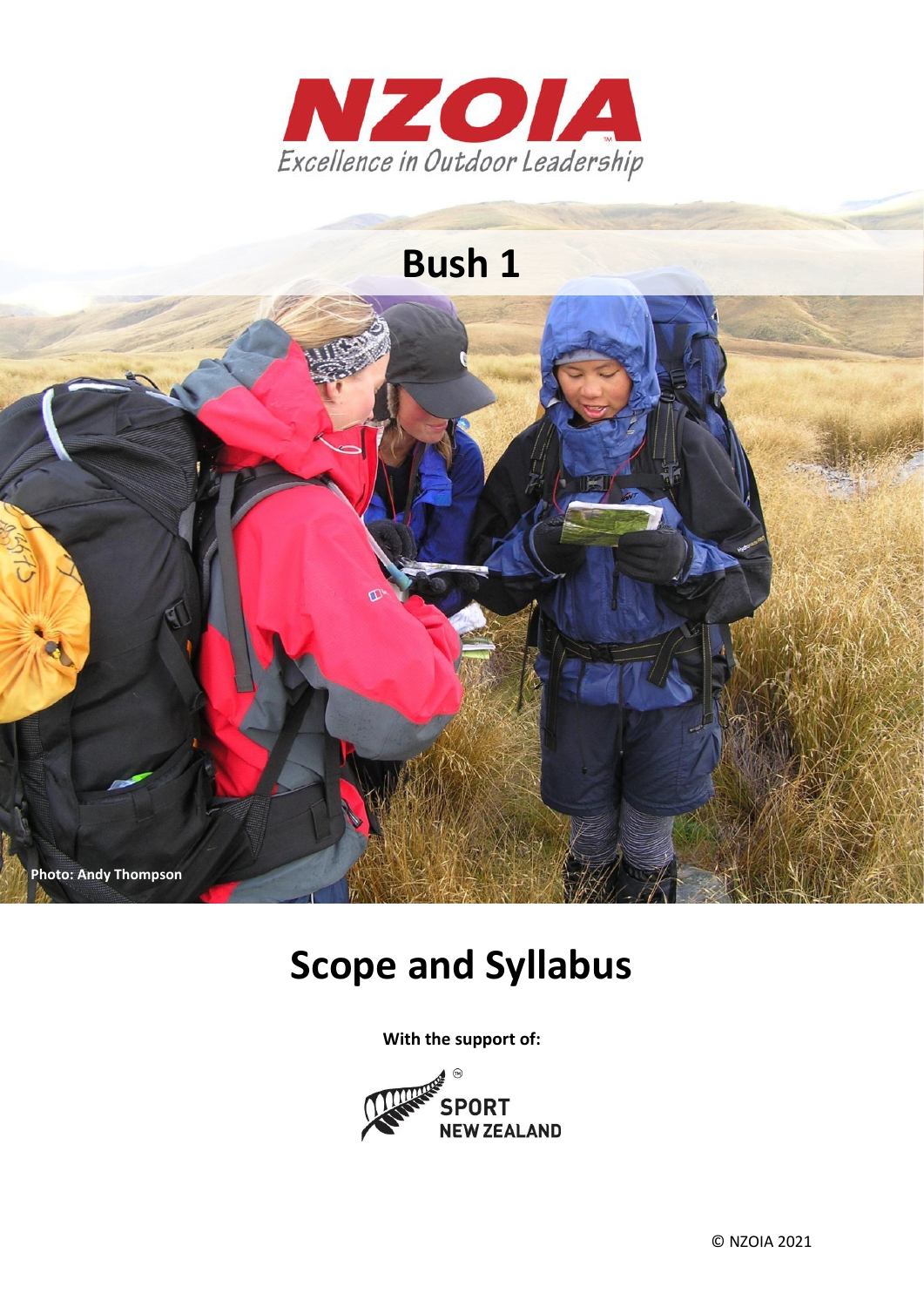# **NZOIA™ Bush 1 Scope**

# **Bush 1 Profile**

The NZOIA Bush 1 is able to:

- Plan and prepare for a multi-day tramping trip
- Instruct clients in the skills required for positive experiences in the bush environment
- Lead and manage groups on and off track in a bush environment
- Apply weather interpretation and forecasting skills
- Provide interpretive cultural and environmental information
- Role model and promote accepted environmental practices
- Connect concepts of Te Ao Māori to the bush environment
- Prepare and apply effective safety management
- Prepare and deliver teaching sessions

### **Scope**

The holder of this qualification can organise, instruct and guide multi-day tramping trips on and away from tracks, in easy and moderate bush terrain. Trips can extend above the bushline (in easy and moderate terrain and in summer conditions - without snow and no snow forecast. Patches of old snow may exist and can be crossed where no sliding potential exists).

#### **Prerequisites**

Be a current Full Member of NZOIA

Be 20 years old or over

Hold a current First Aid Certificate (minimum of 12 hours or 2 day course including some direct contact with course tutors)

Have the following experience as evidence in a logbook:

**Total experience** – at least 40 days tramping experience (a tramping day is considered to be at least 6 hours) including at least 20 days experience on multi-day trips and 10 days of navigating off-track. These 40 days must include:

**Personal experience -** at least 20 days personal tramping experience

**Instructional experience -** at least 10 days instructing, leading or guiding groups in a bush environment of which 3 must be navigating off-track

Overnight trips must include both staying in huts and camping in established and improvised campsites.

The prerequisite experience requirements are minimums, extra days are recommended so that a broad range of experience is gained. Experience will include co-instructing/guiding or working as an assistant instructor/guide.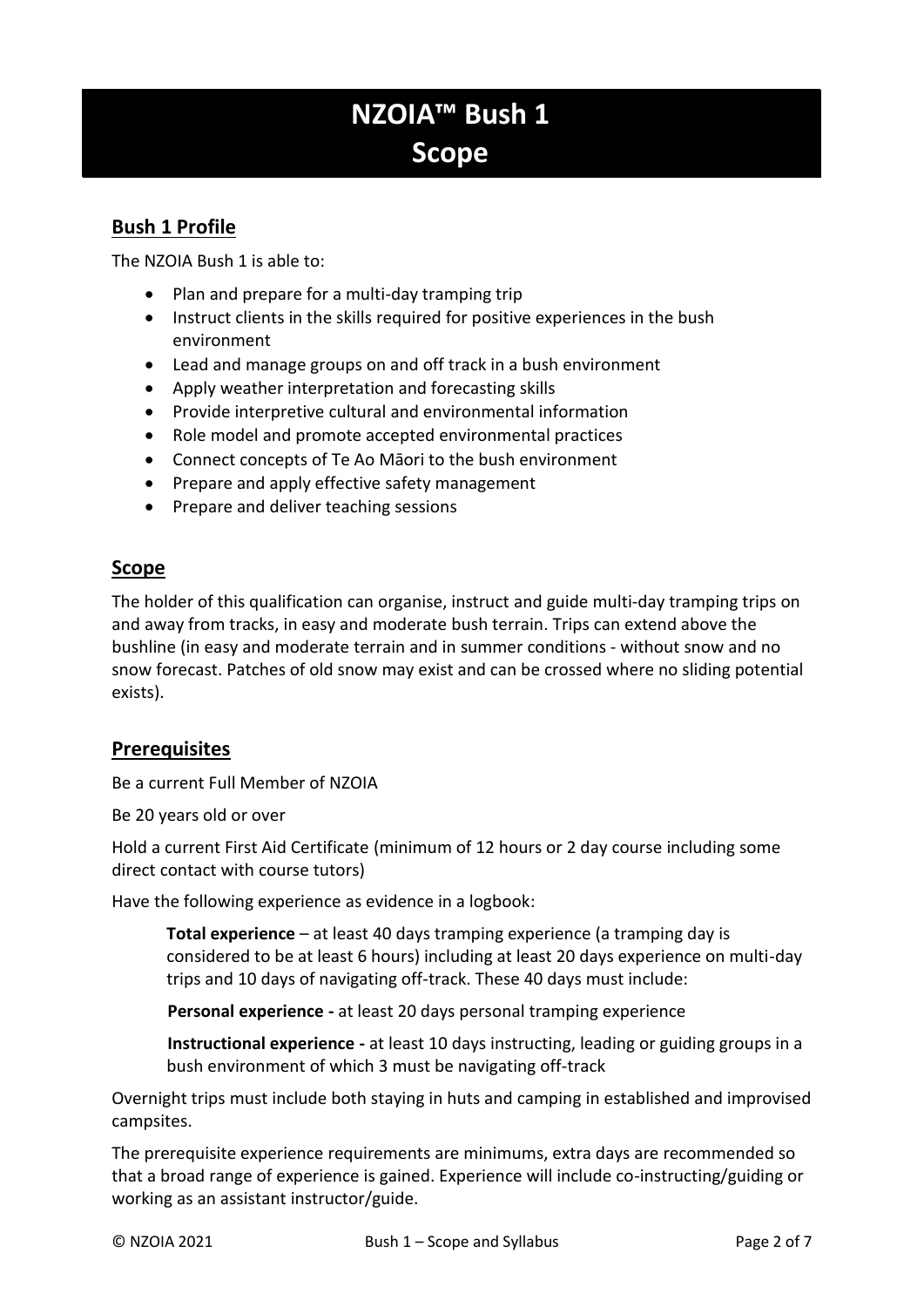## **Registration and Revalidation**

Registration and revalidation with NZOIA provide proof of currency for NZOIA qualification holders.

#### **Progressing to NZOIA Bush 2**

As the NZOIA Bush 1 gains more experience, they can progress to gaining the NZOIA Bush 2 qualification. The steps they can follow include:

- Gaining the experience outlined in the NZOIA Bush 2 prerequisites
- Attending an NZOIA Bush 2 training course
- Working with an NZOIA Bush 2 holder

# **Syllabus**

### **Assessment Notes**

The syllabus outlines what the content of the assessment will include and gives an idea of what assessment tasks the candidate will be asked to complete. All judgements on how the candidate meets the syllabus must be based on current good practice and industry standards.

Assessors use three types of direct evidence to judge a candidate's competency:

- Written questions/assignment
- Questioning and discussion
- Observation of practical tasks

Depending on location and conditions Assessors may use scenarios for candidates to demonstrate knowledge and skills.

The NZOIA Bush 1 candidate is expected to demonstrate any of the competencies outlined in the NZOIA Bush Leader syllabus as well as the following competencies:

#### **Technical Competence**

#### **1. Demonstrate navigation and location awareness skills**

The candidate will lead a group for at least three navigation legs. Each leg will normally be no greater than 1km.

The candidate will demonstrate:

- **1.1** Knowledge and use of maps commonly used for tramping in Aotearoa New Zealand, including use of scale, symbols, gridlines, contours and features
- **1.2** Locating a specified point on the map using a 6-figure grid reference
- **1.3** Orientating a map using features only and using a compass only
- **1.4** Calculating and following a compass bearing to a feature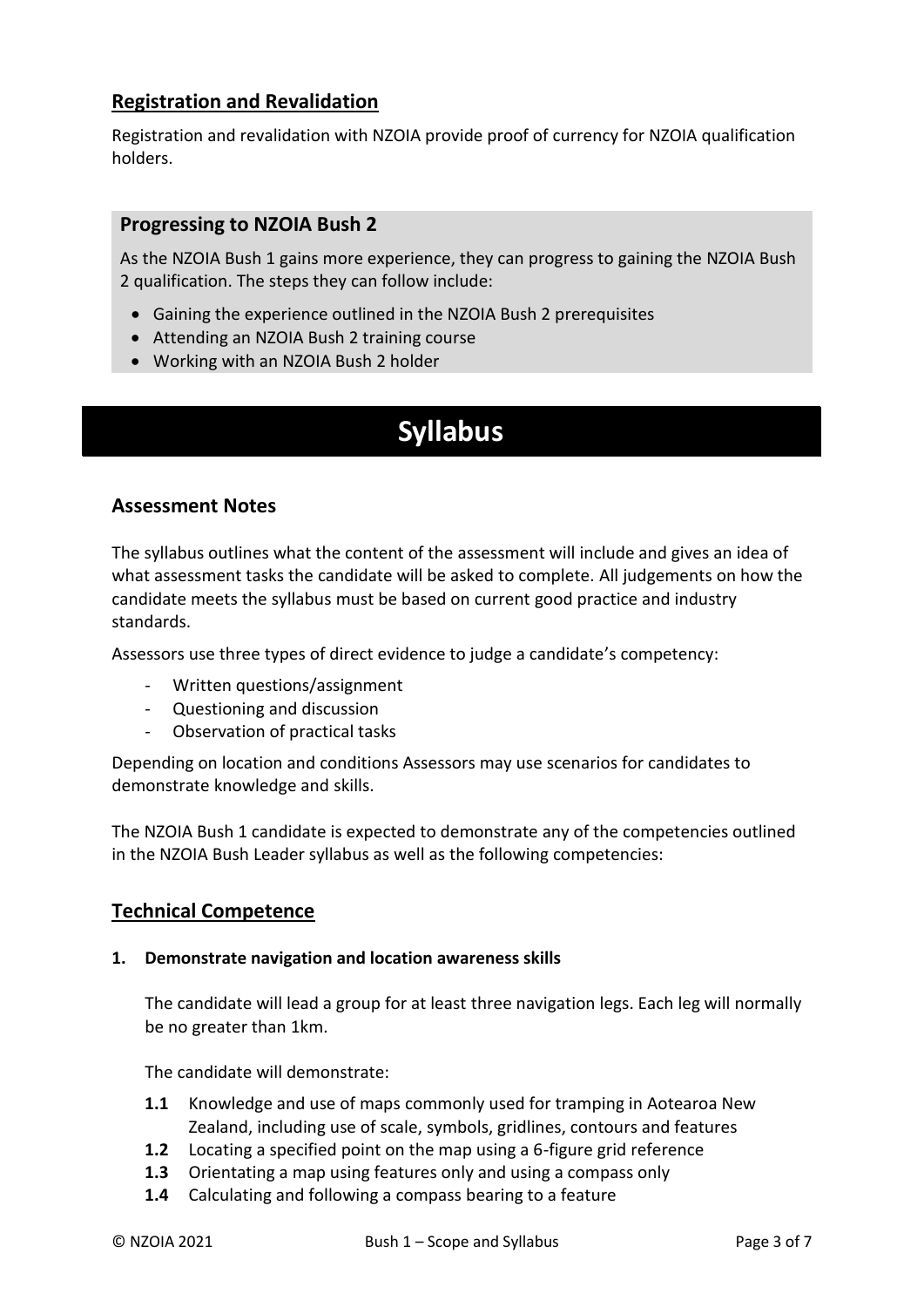- **1.5** Estimating distance and time and describing the route for a navigation leg
- **1.6** Navigating efficiently and safely through bush and open terrain to a clearly defined feature E.g. bush clearing, stream junction, end of spur
- **1.7** Navigating and determining present position on a map using natural features only and using resection
- **1.8** Demonstrate and/or describe use and limitations of contemporary technology e.g. Altimeter, GPS, Navigation apps

#### **2. Demonstrate efficient movement in bush terrain**

The candidate will:

- **2.1** Travel as part of a group off track and maintain contact with the group
- **2.2** Identify any potential hazards and disclose these effectively to other group members. Demonstrate travel which considers the risks of these hazards

#### **3. Demonstrate campcraft skills**

The candidate will:

- **3.1** Demonstrate selecting a campsite and identifying and managing any natural hazards present
- **3.2** Describe the advantages and disadvantages of different camping shelters e.g. tent, fly, bivvy bag
- **3.3** Describe the advantages, disadvantages and safe use of different stove types e.g. solid fuel, gas, methylated spirits and white-spirits
- **3.4** Demonstrate and/or describe appropriate hut etiquette
- **3.5** Describe appropriate toileting practices for use at bush campsites
- **3.6** Demonstrate an awareness of safe knife use, and its various applications in New Zealand bush e.g. cooking, fire-lighting, campcraft
- **3.7** Demonstrate the skills required to light a fire and demonstrate and/or describe fire safety precautions, and minimal impact fires
- **3.8** Demonstrate and describe principles of fire-lighting in adverse conditions

#### **4. Demonstrate safe practices for river and waterway travel**

The candidate will:

- **4.1** Identify the hazards, methods and best crossing points for a given river or waterway e.g. braided, boulder garden, bedrock
- **4.2** Describe their decision-making process prior to crossing a river or travelling in a river or streamway
- **4.3** Demonstrate good practice and describe the principles of an individual, a mutual support and retreating method, for a given river or stream crossing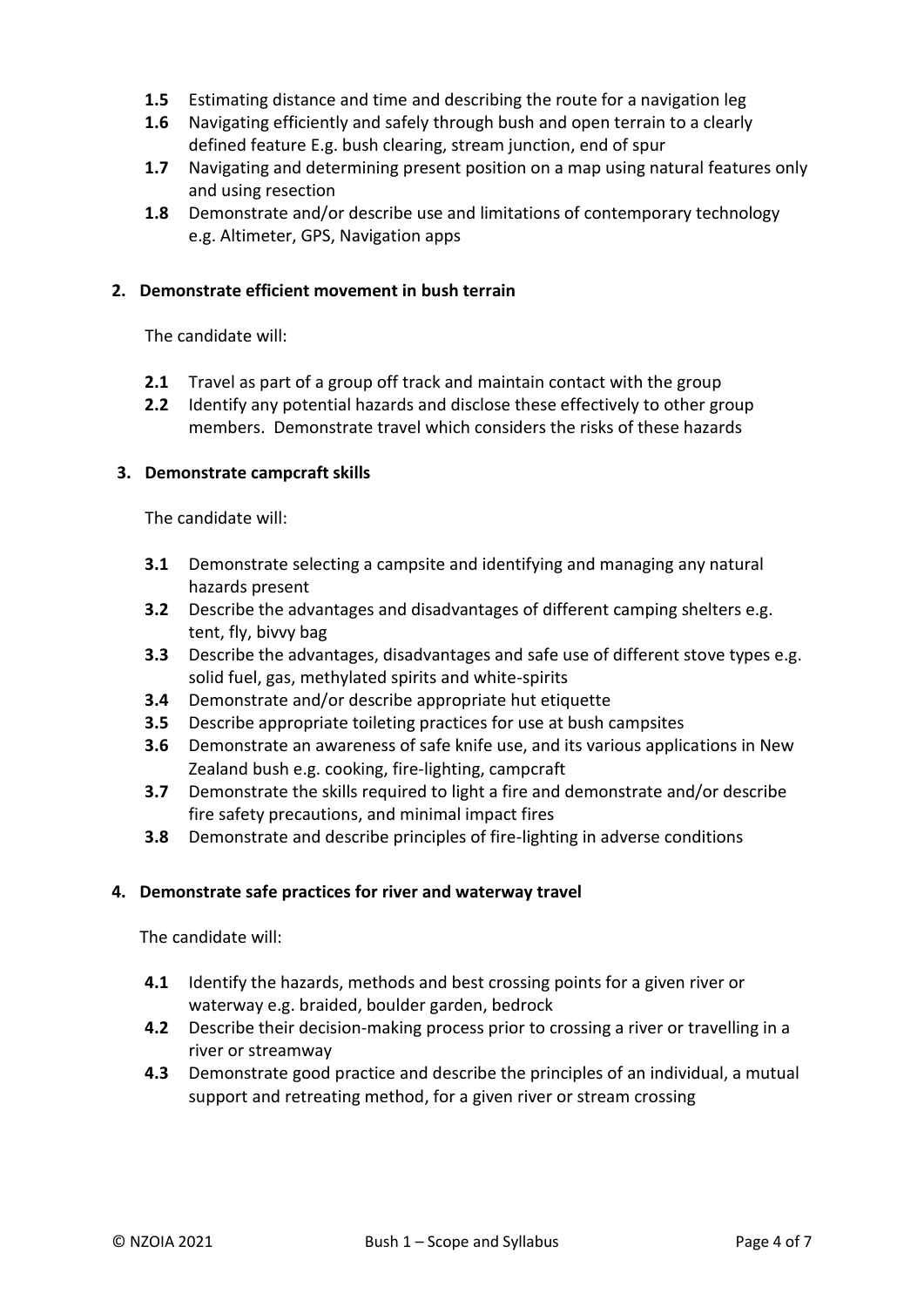#### **5. Demonstrate the care and correct use of equipment and clothing**

The candidate will:

- **5.1** Have knowledge about clothing, footwear and equipment commonly used for tramping in New Zealand including the types, characteristics, advantages, limitations, cost, care, maintenance and storage of a range of tramping equipment e.g. clothing fabrics, boots, tents, packs, sleeping bags
- **5.2** Demonstrate how to pack personal and group equipment for an overnight tramping trip
- **5.3** Be able to impart basic knowledge about appropriate clothing and equipment to clients and improvise clothing and equipment if required

## **The Environment**

#### **6. Apply weather interpretation and forecasting skills**

The candidate will demonstrate:

- **6.1** An understanding of general weather patterns affecting New Zealand
- **6.2** Knowledge and use of synoptic weather maps and from a synoptic map make a general forecast about future weather; wind direction and speed, temperature and precipitation
- **6.3** Knowledge and use of current technology to forecast and predict weather e.g. Barometer, Apps, Websites
- **6.4** Observing any changes, or potential changes, in clouds, temperature, barometric pressure, and wind direction and anticipate weather conditions from these changes

#### **7. Role model and promote accepted environmental practices**

The candidate will:

- **7.1** Role model and promote the principles of Leave No Trace
- **7.2** Demonstrate and/or describe the responsibilities to land owners, Mana Whenua, and other users e.g. protocols around access, rāhui, seasonal farming practices

#### **8. Demonstrate and/or describe cultural and environmental knowledge and interpretation**

The candidate will understand, and provide interpretive information about:

- **8.1** Historic and contemporary culture of the area and New Zealand's bush areas
- **8.2** Flora, fauna, and geology of the area and of New Zealand's bush areas
- **8.3** Common organisations which are involved in New Zealand's bush areas e.g. DoC/Te Papa Atawhai, LandSAR, MSC, NZAC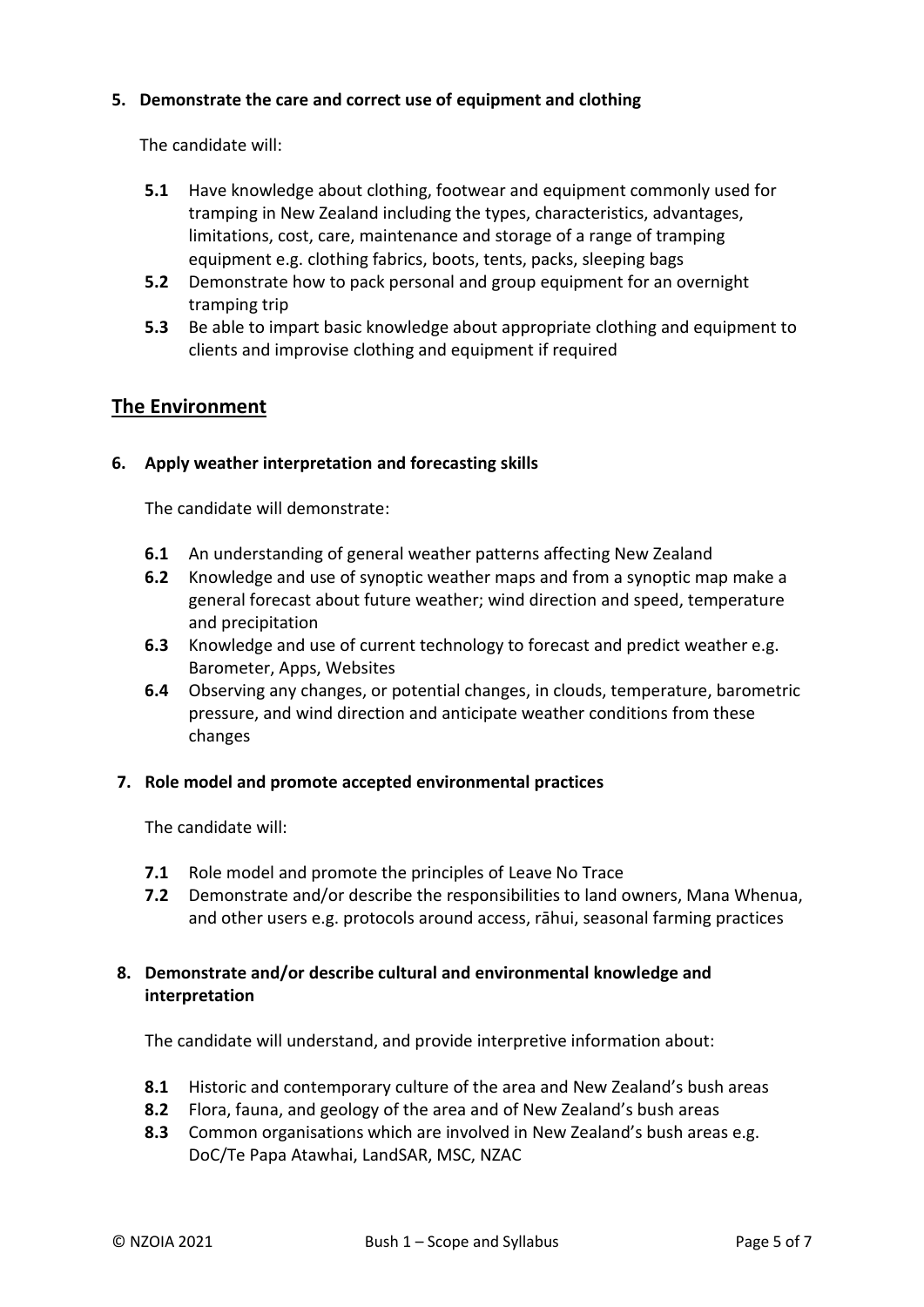#### **9. Understand connections between Te Ao Māori and the bush environment**

The candidate will engage in discussion around Te Ao Māori connections with the Bush environment.

Examples of concepts candidates might discuss may include but are not limited to:

- Sites of cultural significance likely to be encountered in the bush e.g. Urupā, Pā, Middens, Kumara pits
- Creation stories, or pūrākau of the area e.g. Ranginui, Papatūānuku, Tāne Mahuta
- Relationships with the environment e.g. Whakapapa, Kaitiakitanga, Mauri, Wairua, Ahikā, Rāhui

#### **Group Management and Leadership**

#### **10. Plan and prepare to lead a multi-day tramping trip**

The candidate will prepare a written plan for a multi-day tramping trip, camping and staying at huts, which outlines:

- **10.1** The aims, objectives and purpose of the trip
- **10.2** Route information including; estimated distances and times, emergency and alternative routes, risk and hazard identification and management
- **10.3** Any consent or access issues
- **10.4** How to get weather information
- **10.5** Clothing and equipment list for both individuals and the group
- **10.6** A menu plan which includes balanced, nutritious and varied food, fuel requirements, emergency food and identifies safe methods for organising group cooking
- **10.7** Intentions information, communications and emergency contacts

#### **11. Demonstrate and apply effective safety management**

The candidate will:

- **11.1** Demonstrate the principles of a shelter suitable for surviving a night in adverse weather conditions, integrating natural features and materials
- **11.2** Demonstrate familiarity with personal and group emergency equipment carried e.g. first aid kit, shelter, food, communications
- **11.3** Describe the use of, and advantages and limitations of different methods of communication in the bush e.g. mountain radio, VHF, cell phone, GPS tracker, satellite messenger, PLB
- **11.4** Demonstrate awareness of the risks and appropriate risk management strategies during a given bush trip and the ability to adjust plans when required
- **11.5** Describe procedures used in the event of; an accident or illness in the party, party member being missing, party becoming lost
- **11.6** Never compromise their personal safety or the safety of their clients
- **11.7** Demonstrate safe practices and good judgement and decision making within the scope of this qualification